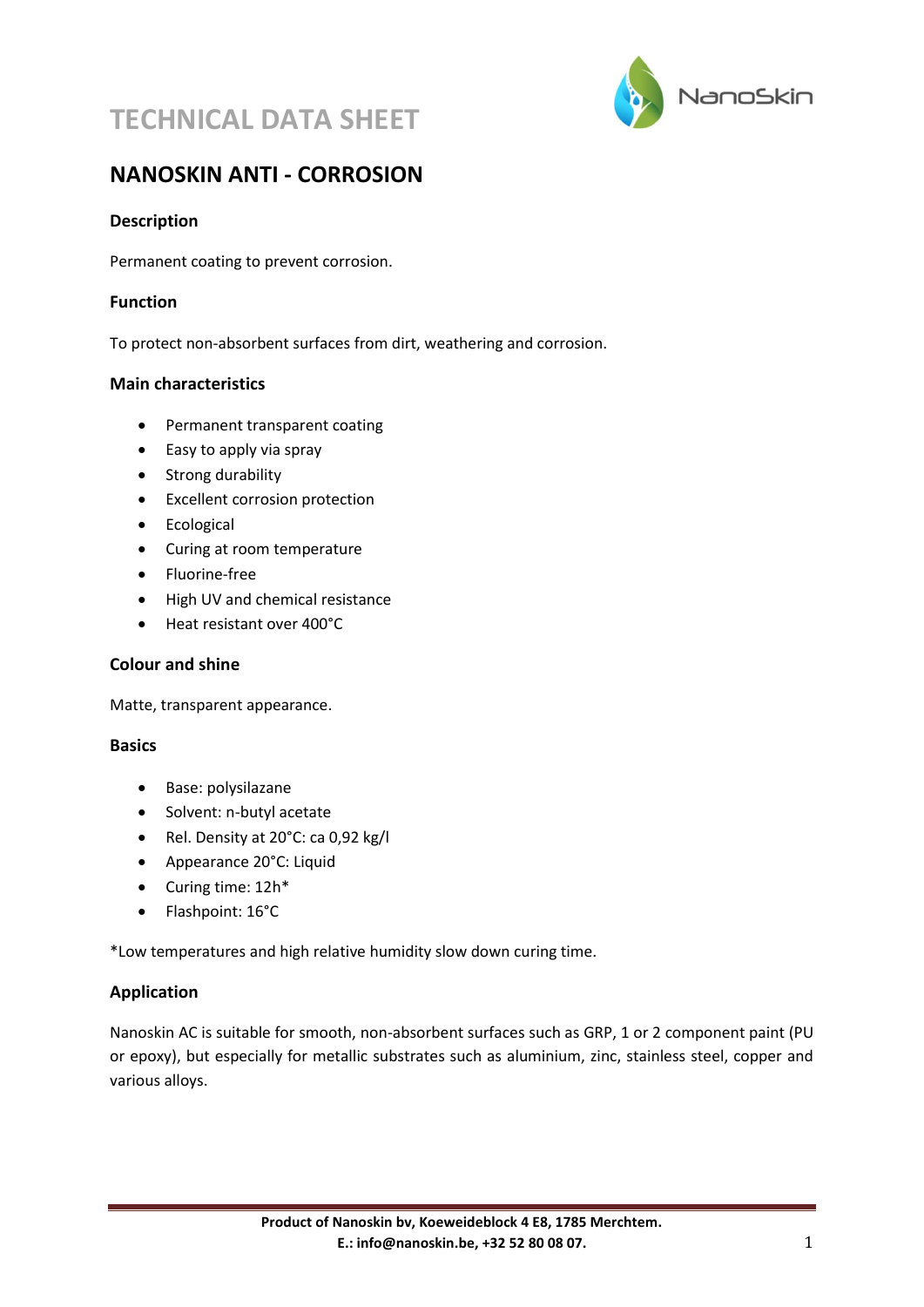## **TECHNICAL DATA SHEET**



## **Efficiency**

Theory:

50-100  $m<sup>2</sup>$  per litre.

Practice:

The practical consumption depends on certain factors such as the grade of absorption of the substrate, condition and profile of the surface, method of application, experience and weather conditions.

## **Surface conditions**

Clean and dry. It is important that the surface to be treated is sufficiently cleaned, grease-free and dry.

## **Application conditions**

For optimal results, following conditions should be taken into consideration:

- Environmental temperature of 5-30°C
- Rel. Humidity 30% 80%
- Shake before use and do not dilute
- Application through spray (HVLP, 3-4bar, 0.8-1.3mm nozzle opening)\*\*
- Sufficient ventilation during application and curing
- Wearing gloves, mouth mask, safety glasses and clothing is recommended

\*\* These values are recommended by Nanoskin. These are however dependant on the field of application, weather conditions and user experience.

## **Application instructions**

Clean the substrate sufficiently and let it dry. Solvents such as thinner and acetone are effective for removing contaminants. Afterwards apply Nanoskin Anti-Corrosion using a good atomizing spray. For optimal results, treat the entire surface and distribute the product evenly. The drying period varies depending on the temperature. 8-12h at room temperature, 2h at 80°C, 1h at 130-180°C. Do not use the substrate or let it get wet during this period.

The coating is fully operational and ready for testing after 5-7 days of drying at room temperature (22°C, 50% R.L.).

Immediately after use, clean tools with IPA/thinner/acetone.

Please consult the Nanoskin Anti-Corrosion user's manual for more elaborate application instructions.

Note: To ensure the effectiveness of the coating, we always recommend testing a small part of the material before treating the entire surface. This will allow any undesired discolouration to be detected at an early stage. Errors in application can be corrected within about 10min after application. After this, the already water repellent effect of the coating makes it impossible to apply another layer.